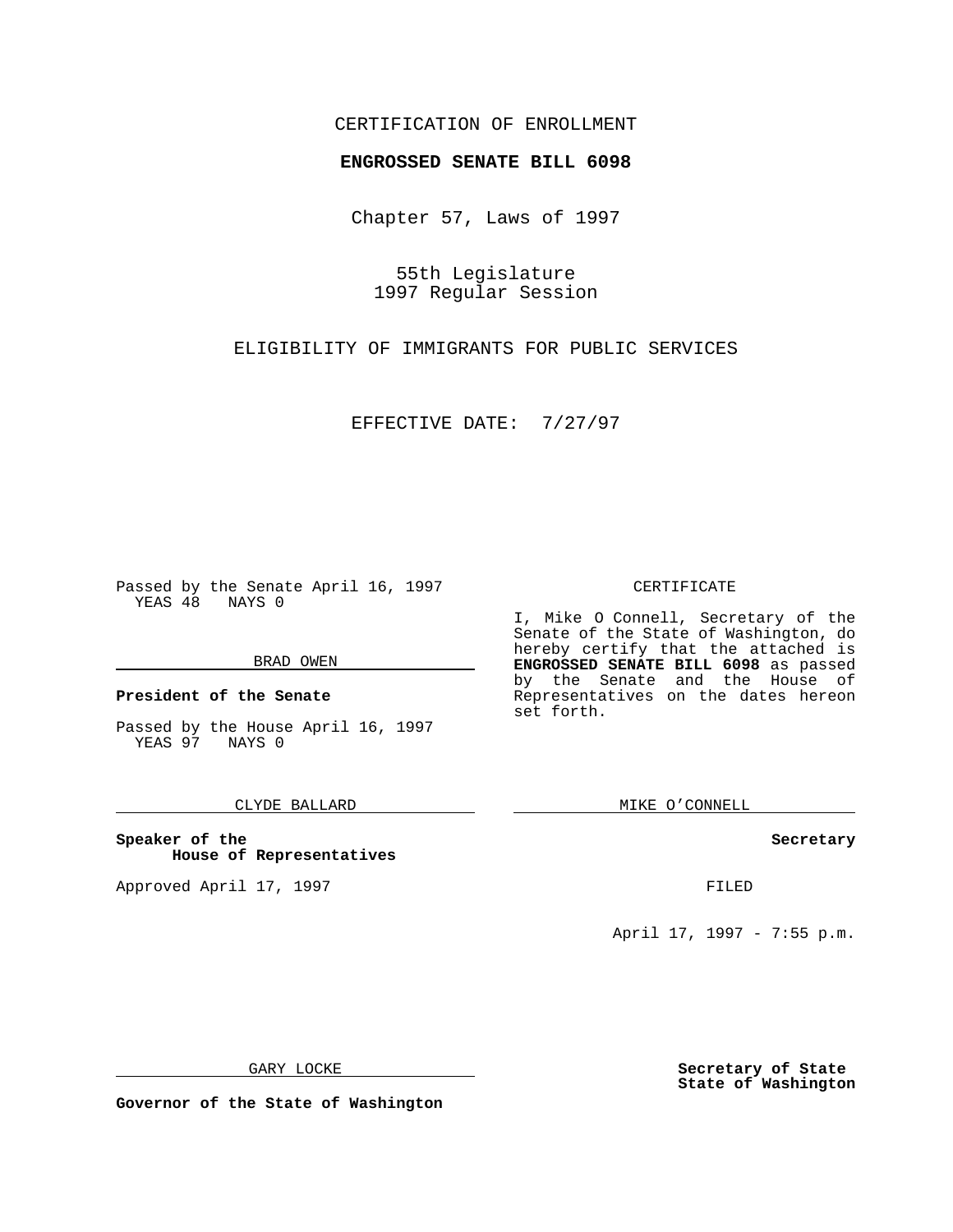## **ENGROSSED SENATE BILL 6098** \_\_\_\_\_\_\_\_\_\_\_\_\_\_\_\_\_\_\_\_\_\_\_\_\_\_\_\_\_\_\_\_\_\_\_\_\_\_\_\_\_\_\_\_\_\_\_

\_\_\_\_\_\_\_\_\_\_\_\_\_\_\_\_\_\_\_\_\_\_\_\_\_\_\_\_\_\_\_\_\_\_\_\_\_\_\_\_\_\_\_\_\_\_\_

Passed Legislature - 1997 Regular Session

**State of Washington 55th Legislature 1997 Regular Session By** Senator West

Read first time 04/10/97. Referred to Committee on Ways & Means.

 AN ACT Relating to human services; adding new sections to chapter 74.-- RCW; and creating a new section.

BE IT ENACTED BY THE LEGISLATURE OF THE STATE OF WASHINGTON:

 NEW SECTION. **Sec. 1.** IMMIGRANTS--ELIGIBILITY. The state shall exercise its option under P.L. 104-193 to continue services to legal immigrants under temporary assistance for needy families, medicaid, and social services block grant programs. Eligibility for these benefits for legal immigrants arriving after August 21, 1996, is limited to those families where the parent, parents, or legal guardians have been in residence in Washington state for a period of twelve consecutive months before making their application for assistance. Legal immigrants who lose benefits under the supplemental security income program as a result of P.L. 104-193 are immediately eligible for benefits under the state's general assistance-unemployable program. The department shall redetermine income and resource eligibility at least annually, in accordance with existing state policy.

 NEW SECTION. **Sec. 2.** SPONSOR DEEMING. (1) Except as provided in subsection (4) of this section, qualified aliens and aliens permanently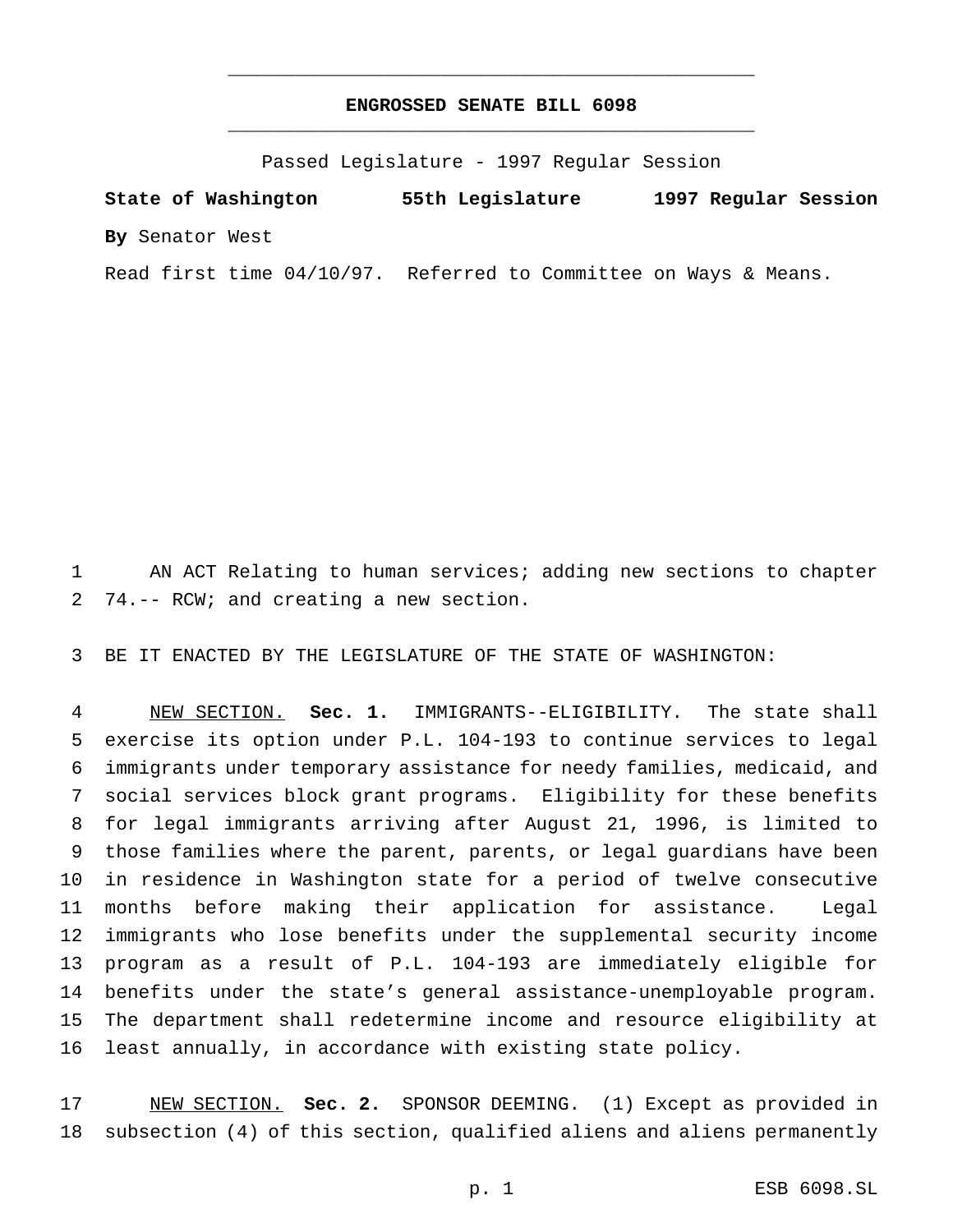residing under color of law shall have their eligibility for assistance redetermined.

 (2) In determining the eligibility and the amount of benefits of a qualified alien or an alien permanently residing under color of law for public assistance under this title, the income and resources of the alien shall be deemed to include the income and resources of any person and his or her spouse who executed an affidavit of support pursuant to section 213A of the federal immigration and naturalization act on behalf of the alien for a period of five years following the execution of that affidavit of support. The deeming provisions of this subsection shall be waived if the sponsor dies or is permanently incapacitated during the period the affidavit of support is valid.

 (3) As used in this section, "qualified alien" has the meaning provided it in P.L. 104-183.

 (4)(a) Qualified aliens specified under sections 403, 412, and 552 (e) and (f), subtitle B, Title IV, of P.L. 104-193 and in P.L. 104-208, are exempt from this section.

 (b) Qualified aliens who served in the armed forces of an allied country, or were employed by an agency of the federal government, during a military conflict between the United States of America and a military adversary are exempt from the provisions of this section.

 (c) Qualified aliens who are victims of domestic violence and petition for legal status under the federal violence against women act are exempt from the provisions of this section.

 NEW SECTION. **Sec. 3.** FOOD ASSISTANCE. (1) The department may establish a food assistance program for persons whose immigrant status meets the eligibility requirements of the federal food stamp program, but who are no longer eligible solely due to their immigrant status under P.L. 104-193.

 (2) The rules for the state food assistance program shall follow exactly the rules of the federal food stamp program except for the provisions pertaining to immigrant status under P.L. 104-193.

 (3) The benefit under the state food assistance program shall be established by the legislature in the biennial operating budget.

 (4) The department may enter into a contract with the United States department of agriculture to use the existing federal food stamp program coupon system for the purposes of administering the state food assistance program.